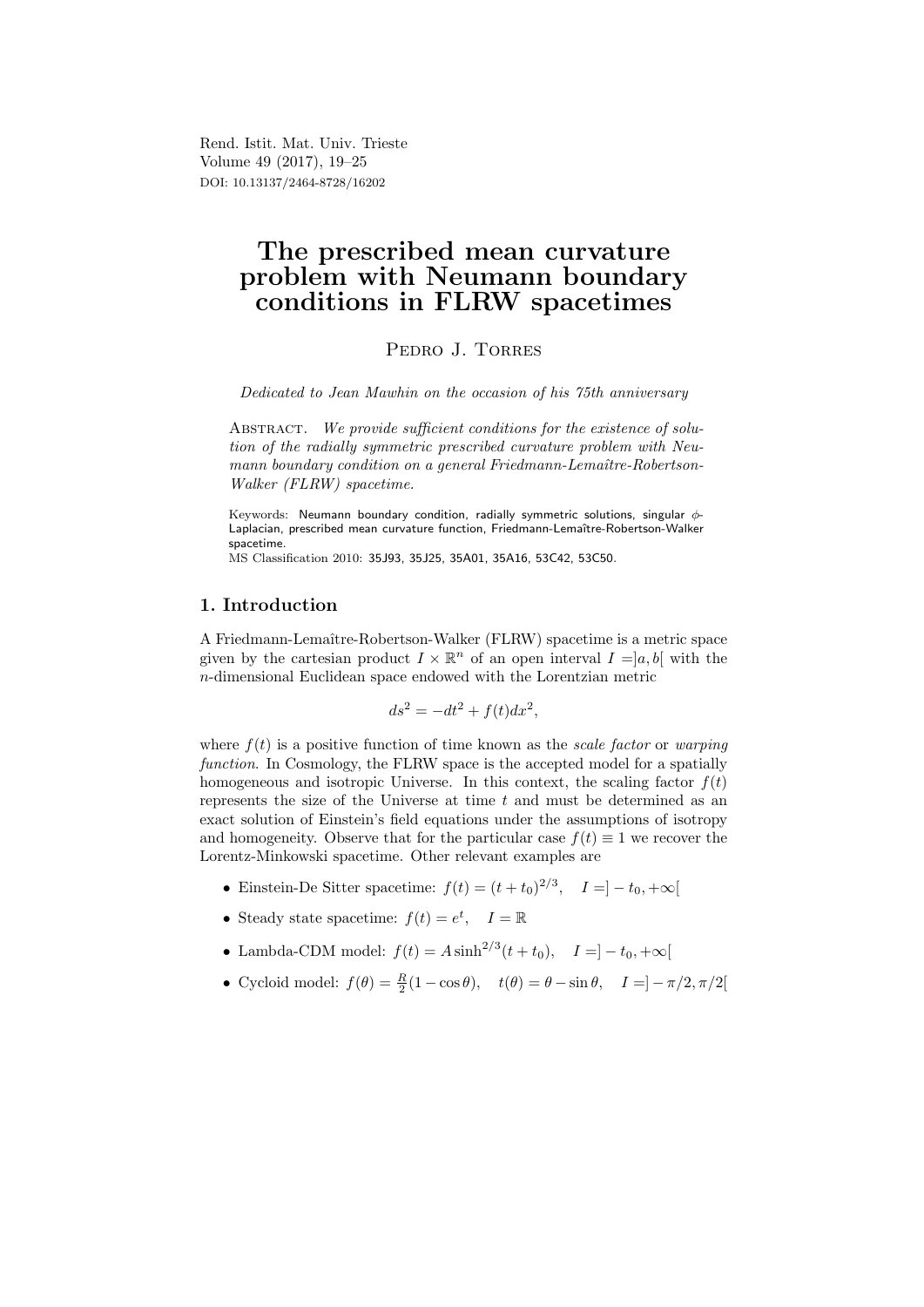We refer to the monograph [8] for more details on the derivation and physical interpretation of these cosmologies.

We are interested on the problem of the existence of spacelike graphs with a prescribed the mean curvature function. For a FLRW spacetime, the curvature operator is given by the expression

$$
Q[u] := \frac{1}{n} \left\{ \text{div} \left( \frac{\nabla u}{f(u)\sqrt{f(u)^2 - |\nabla u|^2}} \right) + \frac{f'(u)}{\sqrt{f(u)^2 - |\nabla u|^2}} \left( n + \frac{|\nabla u|^2}{f(u)^2} \right) \right\}.
$$
 (1)

Then, the general problem of the curvature prescription is, given a function  $H: I \times \mathbb{R}^n \to \mathbb{R}$ , to obtain solutions of the quasilinear elliptic problem

$$
Q[u] = H(u, x), \quad |\nabla u| < f(u).
$$

Here,  $|\nabla u| < f(u)$  means that  $|\nabla u(x)| < f(u(x))$  for all x. The prescription of curvature has a physical meaning. Intuitively, a spacelike hypersurface is the spatial universe at one instant of proper time of a family of normal observers. Then, the mean curvature function measures how these observers spread away  $(H > 0)$  or come together  $(H < 0)$  with respect to the surrounding observers. In this sense, the problem may be seen as a local prescription of the behaviour of normal observers.

The consideration of this problem is rather new on the literature. Up to now, most of the efforts have been directed to the curvature prescription on the Lorentz-Minkowski spacetime  $(f(t) \equiv 1)$ , see for instance [1, 3, 6]. For more general FLRW spacetimes, up to our knowledge the first contributions to the literature are  $[2, 4]$ , where it is studied the problem with radial symmetry and Dirichlet conditions on a ball for a family of expanding FLRW spacetimes, including the Einstein-de Sitter, steady state and Lambda-CDM models. A first approach to the problem with Neumann conditions has been done in the recent paper [7], where a kind of universal result is proved for big bang-big crunch models that includes the cycloid as a particular case. Our purpose is to revise the proof employed there and state a result applicable to any example of FLRW spacetime.

## 2. Main result

Let us state precisely the mathematical problem under study. Let  $B(R)$  be the Euclidean ball of  $\mathbb{R}^n$  centered at 0 with radius R. Let  $I = ]a, b] \subseteq \mathbb{R}, -\infty \le a <$  $0 < b \leq +\infty$  be an open interval, and let  $f \in C^1(I)$  a positive function. For a given continuous function  $H : \mathbb{R} \times [0, +\infty) \to \mathbb{R}$ , we look for radially symmetric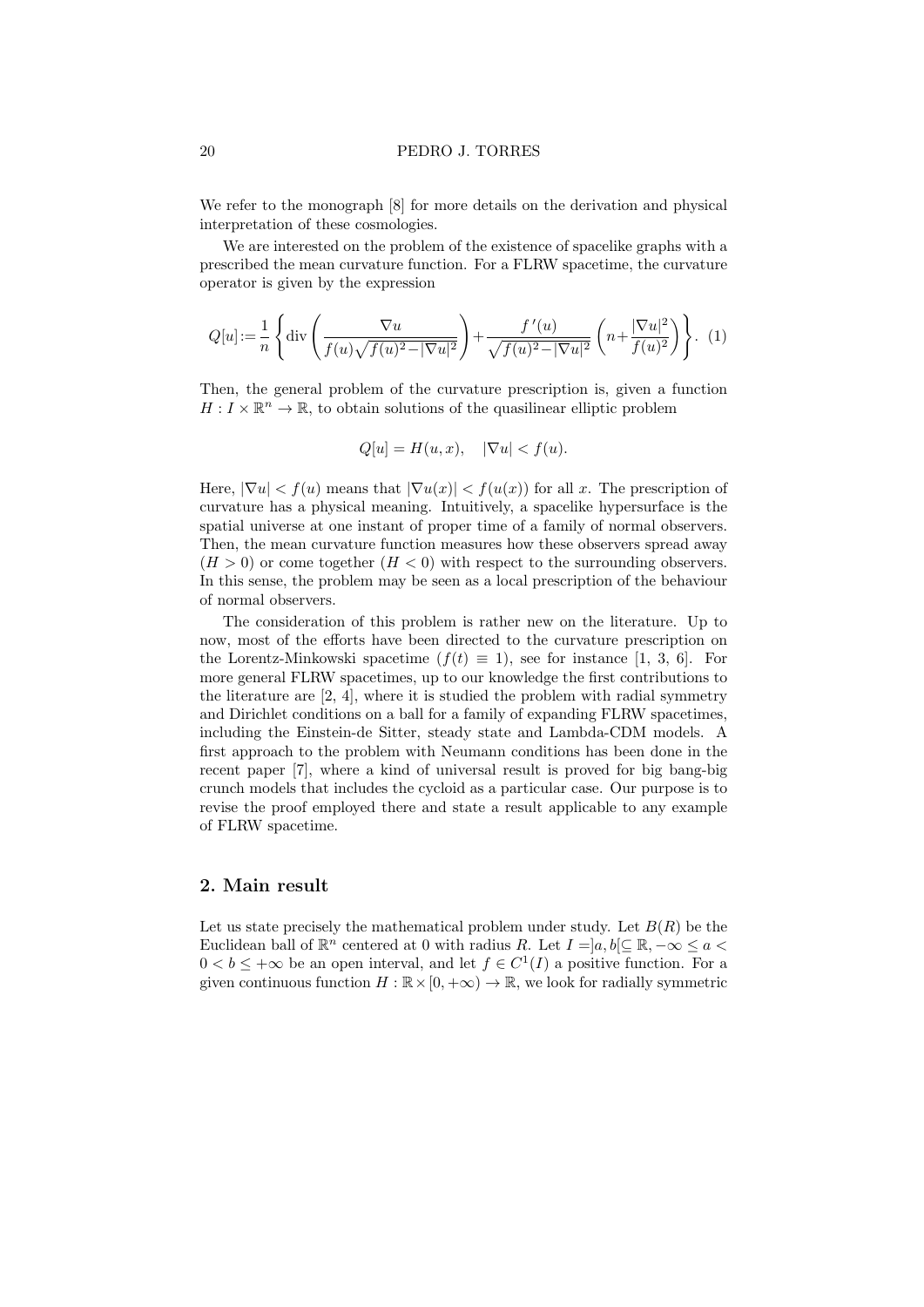solutions of the problem

$$
Q[u] = H(u, |x|)
$$
  
\n
$$
|\nabla u| < f(u) \text{ in } B(R),
$$
  
\n
$$
\frac{\partial u}{\partial \nu} = 0 \text{ in } \partial B(R),
$$
\n(2)

where the operator Q is defined by (1) and  $\frac{\partial u}{\partial \nu}$  denotes the outward normal derivative of u.

Our main result is as follows.

THEOREM 2.1. Let us assume that

$$
\limsup_{t \to a^+} \left\{ H(t, r) - \frac{f'(t)}{f(t)} \right\} < 0 < \liminf_{t \to b^-} \left\{ H(t, r) - \frac{f'(t)}{f(t)} \right\}, \text{ for all } r > 0. \tag{3}
$$

Then, there exists  $R_0 > 0$  (depending on f, H) such that if  $0 < R < R_0$ , problem (2) has at least one radially symmetric solution  $u(|x|)$ .

It is worth to note that for the Lorentz-Minkowski spacetime  $f(t) \equiv 1$ , condition (3) is known in the literature as a Landesman-Lazer condition, in fact for this case  $R_0$  can be taken as  $+\infty$  and Theorem 2.1 is just a particular case of [3, Theorem 3.1]. On the other hand, taking the family of warping functions considered in [7] we recover the main result therein. Furthermore, Theorem 2.1 admits any general warping function with the minimal conditions of being positive and regular. For example, for the Einstein-de Sitter spacetime  $f(t) = (t + t_0)^{2/3}$ , this result is applicable to any curvature function  $H(t,r)$ taking positive values for large times. This condition is natural in some way, because if  $H(t,r) \leq 0$  for every  $(t,r)$ , a simple integration (see equation (5) below) proves that the problem has no solution. This occurs in general for any expanding cosmology (that is, any strictly increasing scale factor  $f(t)$ ).

#### 3. Preliminaries

We follow the main ideas of [7]. Let us define the function  $\varphi: I \to \mathbb{R}$  by

$$
\varphi(s) := \int_0^s \frac{dt}{f(t)}.\tag{4}
$$

Note that  $\varphi$  is an increasing diffeomorphism from I onto  $J := \varphi(I)$  and  $\varphi(0) = 0$ .

Doing the change  $v = \varphi(u)$  and taking radial coordinates, problem (2) is equivalent to the boundary value problem

$$
\left(r^{n-1}\frac{v'}{\sqrt{1-v'^2}}\right)' = nr^{n-1}\left[-\frac{f'(\varphi^{-1}(v))}{\sqrt{1-v'^2}} + f(\varphi^{-1}(v))H(\varphi^{-1}(v),r)\right],\qquad(5)
$$

$$
v'(0) = 0 = v'(R).
$$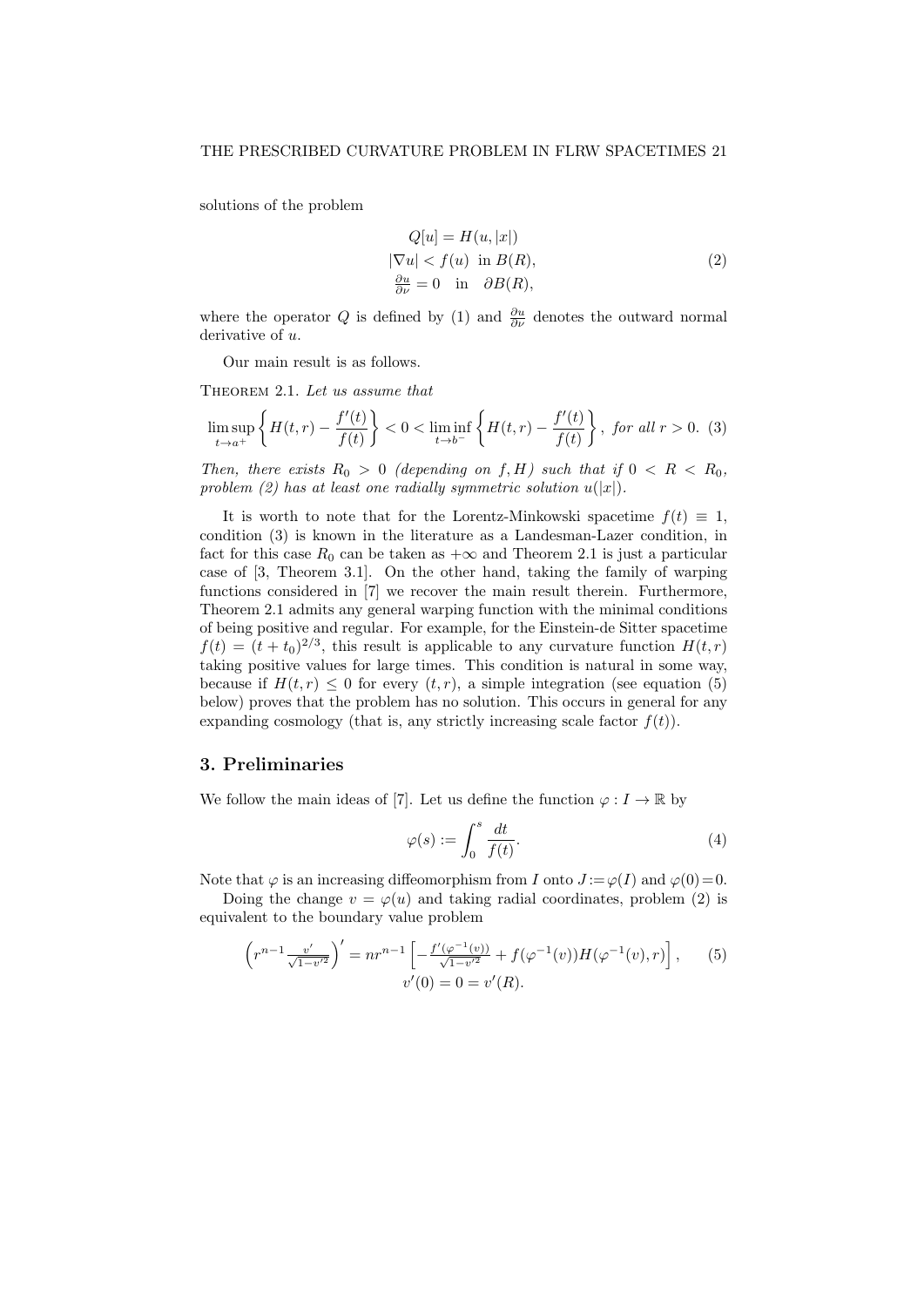Let  $\phi(s) = \frac{s}{\sqrt{1-s^2}}$ . The proof relies on a Leray-Schauder degree argument. We introduce the homotopy

$$
(r^{n-1}\phi(v'))'
$$
  
=  $\lambda nr^{n-1}\left[-\frac{f'(\varphi^{-1}(v))}{\sqrt{1-v'^2}} + f(\varphi^{-1}(v))H(\varphi^{-1}(v),r)\right], r \in (0, R), (6)$   
 $v'(0) = 0 = v'(R),$ 

where  $\lambda \in [0, 1]$ .

Let us define the operator

$$
F[v](t) = \int_0^t n r^{n-1} \left[ -\frac{f'(\varphi^{-1}(v(r)))}{\sqrt{1 - v'(r)^2}} + f(\varphi^{-1}(v(r))) H(\varphi^{-1}(v(r)), r) \right] dr. (7)
$$

Then, taking some  $\Gamma$  < 1, let us consider the family of operators  $\mathcal{G}$  : {v  $\in$  $C^1([0,R],J): ||v'||_{\infty} \leq \Gamma$   $\times$   $[0,1] \to C^1([0,R])$  defined as

$$
\mathcal{G}(v,\lambda)(r) = v(0) + \frac{1}{R}F[v](R) + \int_0^r \phi^{-1}\left(\frac{\lambda}{t^{n-1}}F[v](t)\right) dt.
$$

It is not hard to prove that  $v \in C^1([0,R], J)$  is a fixed point of  $\mathcal{G}(\cdot, \lambda)$  if and only if v is a solution of  $(6)$  (see [7, Lemma 1]). Then, by the basic properties of topological degree, the proof is reduced to the estimation of some a priori bounds.

## 4. Proof of the main result

The key point is to obtain a proper bound for the fixed points of operator  $\mathcal{G}(v, \lambda)$ in the uniform norm. To this aim, we are going to use our main hypothesis (3). Using that  $\varphi^{-1}: J \to I$  is an increasing homeomorphism and (3), there exist  $\rho_*, \rho^* \in J$  such that

$$
\frac{f'(\varphi^{-1}(v))}{f(\varphi^{-1}(v))} - H(\varphi^{-1}(v), r) < 0, \quad v \in ]\rho^*, \varphi^{-1}(b)], \ r > 0 \tag{8}
$$

and

$$
\frac{f'(\varphi^{-1}(v))}{f(\varphi^{-1}(v))} - H(\varphi^{-1}(v), r) > 0, \quad v \in ]\varphi^{-1}(a), \rho^*[, r > 0
$$
\n(9)

The first lemma proves the every solution must lie between these two values. LEMMA 4.1. Let v be a fixed point of  $\mathcal{G}(\cdot, \lambda)$  for some  $\lambda \in [0, 1]$ . Then,

$$
\rho_* \le v(r) \le \rho^*, \qquad \text{for all } r \in [0, R] \tag{10}
$$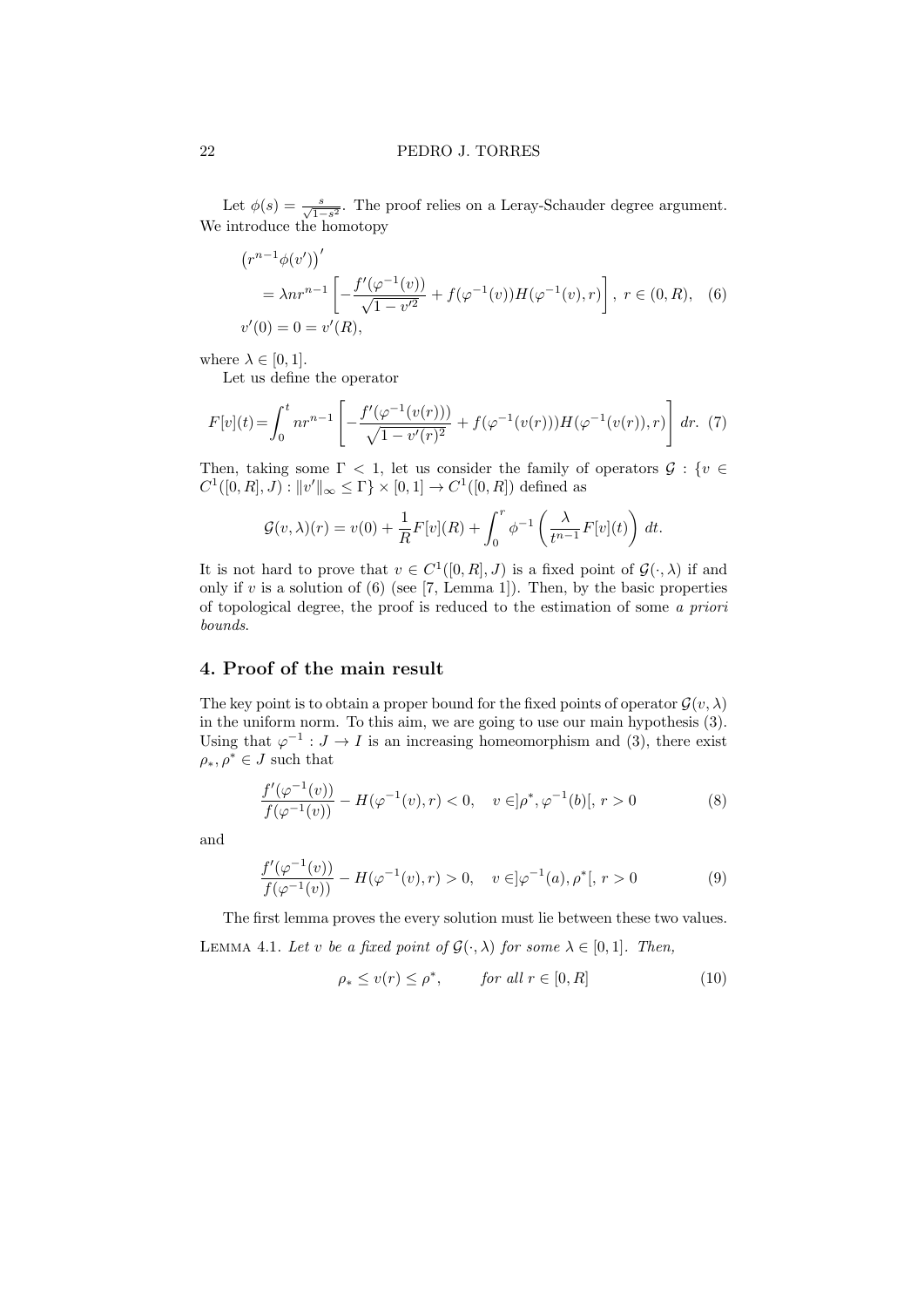*Proof.* First, we consider the case  $\lambda = 0$ . A fixed point  $v = \mathcal{G}(v, 0)$  takes the constant value

$$
v(r) = v(0) + \frac{1}{R}F[v](R).
$$

Evaluating at  $r = 0$  one has

$$
v(0) = v(0) + F[v](R),
$$

and therefore

$$
F[v](R) = 0,
$$

and considering that  $v$  is constant, then

$$
F(v)(R) = \left[ -\frac{f'(\varphi^{-1}(v))}{f(\varphi^{-1}(v))} + H(\varphi^{-1}(v(r)), r) \right] f(\varphi^{-1}(v)) R^n = 0.
$$

From this last equation and  $(8) - (9)$ , one deduces that  $\rho_* \le v(r) \le \rho^*$ .

From now on, we can assume that  $\lambda > 0$ . Let v a fixed point of  $\mathcal{G}(\cdot, \lambda)$ . Let  $r^* \in [0, R]$  such that  $v(r^*) = \max_{[0, R]} v(r)$ . Our aim is to prove that  $v(r_*) \leq \rho^*$ by contradiction. Suppose that  $v(r_*) > \rho^*$ . We consider first the case  $r^* > 0$ . Observe that developing the derivative of the left-hand side term of (6) and dividing by  $r^{n-1}$  we have

$$
\frac{v''}{(1-v'^2)^{3/2}} + \frac{v'}{r\sqrt{1-v'^2}} = \lambda n \left[ -\frac{f'(\varphi^{-1}(v))}{\sqrt{1-v'^2}} + f(\varphi^{-1}(v))H(\varphi^{-1}(v),r) \right], \tag{11}
$$

then, evaluating at  $r^*$  and using that  $v'(r^*) = 0$ ,  $v(r_*) > \rho^*$ , one has

$$
v''(r^*) = \lambda n \left[ -f'(\varphi^{-1}(v(r^*))+f(\varphi^{-1}(v))H(\varphi^{-1}(v(r^*),r^*) \right] > 0
$$

as a consequence of  $(8)$ . But then  $v(r^*)$  can not be the global maximum, this is a contradiction. The case  $r^* = 0$  is studied analogously, with the difference that the second term of the left-hand side of (11) presents the indeterminate limit  $0/0$  when  $r \to 0^+$ . We can solve it easily by L'Hôpital rule and the limit is  $v''(0^+)$ , and we conclude as before.

Hence, we have proved that  $v(r_*) \leq \rho^*$ . A totally analogous argument shows that  $v(r) \geq \rho_*$ , using now (9).  $\Box$ 

Finally, we derive a bound for the derivative of the fixed points, by using the same idea of [7, Lemma 3].

LEMMA 4.2. There exists  $R_0 > 0$  (depending on f, H) such that if  $0 < R < R_0$ , there exists  $\gamma^*$  < 1 such that for each  $\lambda \in [0,1]$  and each possible fixed point v of  $\mathcal{G}(\cdot,\lambda)$ , one has

$$
\max_{r \in [0,R]} |v'(r)| \le \gamma^*.
$$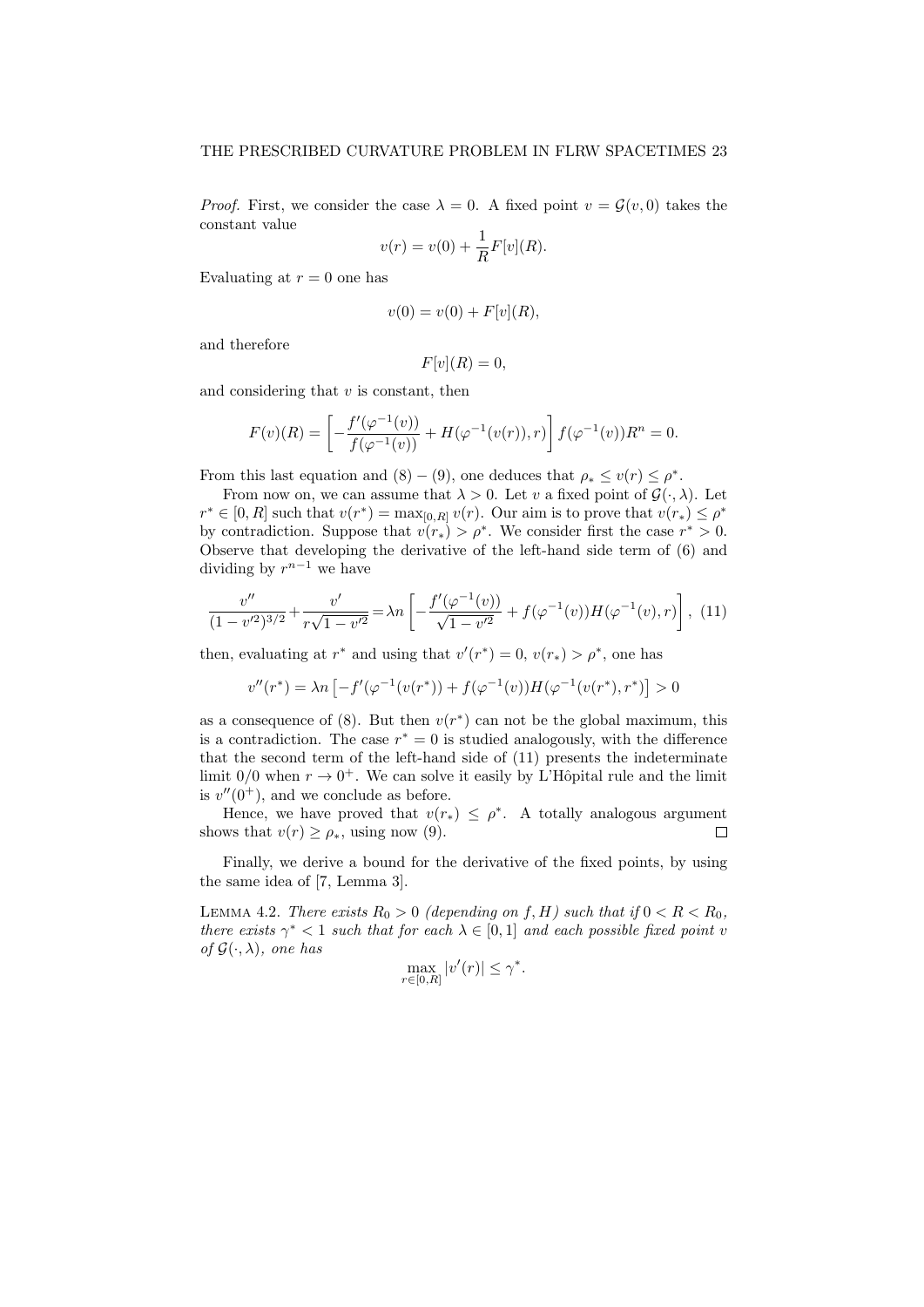Proof. Let us define

$$
M = \max \{|f'(\varphi^{-1}(v))| : v \in [\rho_*, \rho^*]\},\
$$

$$
N_R = \max \left\{ f(\varphi^{-1}(v)) | H(\varphi^{-1}(v), r) | \, : \, v \in [\rho_*, \rho^*], r \in [0, R] \right\}.
$$

We fix  $R_0 = 1/M$ .

Now, recall that a fixed point of  $\mathcal{G}(\cdot,\lambda)$  verifies (6), then integrating both members from  $0$  to  $r$  and using the boundary conditions, we get

$$
r^{n-1}\phi(v'(r)) = \lambda F[v](r).
$$

If  $|v'(\rho)| = \max_{r \in [0, R]} |v'(r)| = \gamma < 1$ , we get,

$$
\rho^{n-1} \frac{|v'(\rho)|}{\sqrt{1-|v'(\rho)|^2}} \le \left[ \frac{M}{\sqrt{1-|v'(\rho)|^2}} + N_R \right] \rho^n.
$$

As we can assume, without loss of generality, that  $\rho \in (0, R)$ , we obtain

$$
\gamma < R\left[M + N_R\sqrt{1-\gamma^2}\right].
$$

Since  $R < R_0$  means  $RM < 1$ , solving this inequality we obtain a fixed  $\gamma^* < 1$ such that  $\gamma < \gamma^*$ . The result is proved with  $R_0 = 1/M$ .  $\Box$ 

Now that some a priori bounds are stated, the proof of Theorem 2.1 follows from a standard degree computation. The argument is completely analogous to the one exposed in [7], so we just include here an outline for completeness. The homotophy  $\mathcal{G}(\cdot, \lambda)$  is well-defined on the domain

$$
\Omega = \{ v \in C^1([0, R]) : \rho_* < v < \rho^*, \ \|v'\|_{\infty} < \gamma^* \},
$$

and by the homotopy invariance of Leray-Schauder degree

$$
d_{LS}[I - \mathcal{G}(\cdot, 1), \Omega, 0] = d_{LS}[I - \mathcal{G}(\cdot, 0), \Omega, 0].
$$

Now, the reduction theorem of Leray-Schauder degree (see for instance [5, Proposition II.12], with  $L = I$ ) implies that

$$
d_{LS}[I - \mathcal{G}(\cdot, 0), \Omega, 0] = \pm d_B[g, (\rho_*, \rho^*), 0],
$$

where  $d_B$  is the Bouwer degree and  $g: J \to \mathbb{R}$  is the continuous mapping defined by

$$
g(c) = \int_0^R n r^{n-1} \left[ -f'(\varphi^{-1}(c)) + f(\varphi^{-1}(c))H(\varphi^{-1}(c), r) \right] dr.
$$

Noting that  $g((\rho_*) < 0 < g(\rho^*),$  then  $d_B[g, (\rho_*, \rho^*), 0] = 1$  and the proof is done.